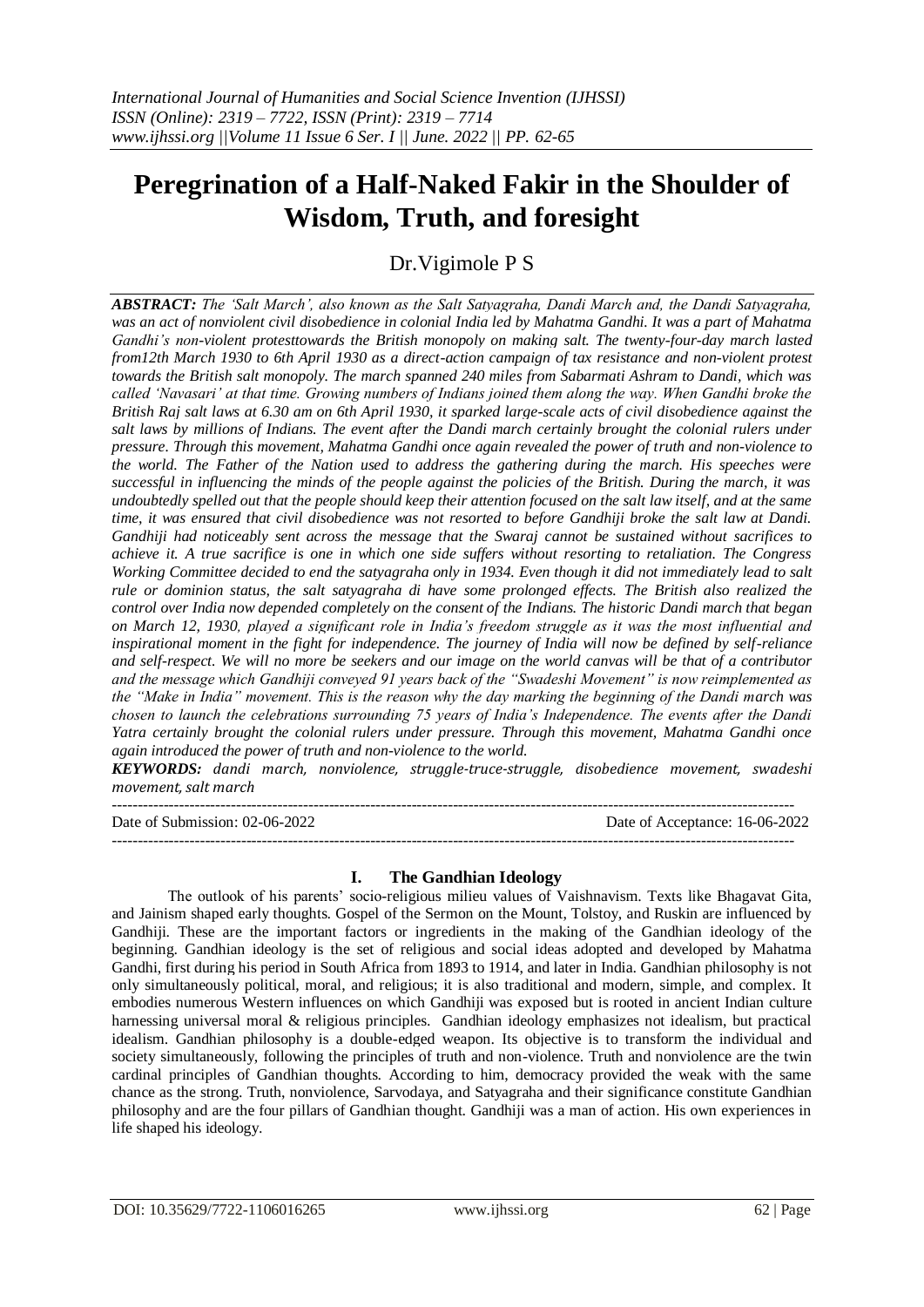#### **II. Satyagraha**

Satyagraha is an ideology or tactic that evolved in South Africa and is a particular form of non-violent resistance or civil resistance based on truth and non-violence. The word satyagraha is formed from the Sanskrit words "satya: "truth", āgraha: "insistence" or "holding firmly to". Mahatma Gandhi chose the 1882 British Salt Act as the first target of satyagraha. A person who practices the policy of satyagraha is a Satyagrahi. A Satyagrahi always remains truthful, non-violent, and fearless. He should be ready to accept suffering in his struggle against the evildoer. Satyagrahi should love the evildoer. A Satyagrahi should not hate anybody. He should never bow before evil. Only the brave and the strong could practice Satyagraha. Thought should never be separated from practice. Satyagraha was not merely a political tactic but part of a total philosophy of life and ideology. Search for truth was the goal of human life. He also said violence to a cowardly surrender to injustice. This seemed to be a deviation. But this confirmed his practical and political wisdom. In 1918 Gandhiji campaigned for military recruitment to help British war efforts. Satyagraha could assume various forms of fasting, non-violent picketing, non-cooperation, civil disobedience expecting legal penalty. This ideology helped Gandhiji to bring the different classes of and sections of India into the national struggle.

### **III. Religion**

His attitude towards religion was an important aspect of his ideology. Religion for Gandhiji was not a doctrinal formulation of any religious system, but a basic truth underlying all formal religions. For Gandhiji religion was a struggle towards truth.

Hindu Swaraj: In the book Swaraj, we get a glimpse of his ideology. He said the real enemy was not British political domination but the modern western civilization. He tried to uphold the Indian heritage. It is to be noted that there are many inner contradictions. Gandhiji was not a superhuman. He was very much willing to admit his lapses and blunders.

Swadeshi: Swadeshi meant 'of one's own country' – aimed at self-reliance – his solution for the poverty of peasants – was not hostile to emerging industries in India. Gandhiji had to close relations with industrialists like Ambalal Sarabhai; it is evident that he had a distrust of conflict in the notion of class interests.

### **IV. Struggle Truce Struggle**

Gandhiji is quite well known for the mass movements and equally infamous for withdrawing them when they are at their peak. His political strategy was based on the tactic of struggle-truce-struggle. It is nothing but launching a moment and call off it and again launching another movement. He was a practical politician. According to Gandhi's Struggle-Truce-Struggle strategy (STS), mass movements have an inherent tendency to ebb after reaching a certain height, that the capacity of masses to withstand repression, endure suffering and make sacrifices is not unlimited, that a time comes when breathing space is required to consolidate, recuperate, and gather strength for the next round of struggle. During his experience in South Africa, Gandhiji understood that people have limited capacity to withstand a movement. The truce period, it was argued, would enable the masses to recoup their strength to fight and give the Government a chance to respond to the demands of the nationalists. The masses could not go on sacrificing indefinitely. The STS strategy proved to be a novel method of political action, a technique that revolutionized Indian politics and galvanized millions to action against the British Raj. Its success is visible in various movements like Champran Satyagraha, Ahmadabad Workers strike, Kheda Satyagraha where efforts of Gandhiji on the lines of Satyagraha yielded results in the form of passage of Acts and compromise between the parties involved. He knew well that no struggle be sustained for long. No struggle can be sustained in violent mode.

# **V. Salt March**

The 'Salt March', also known as the Salt Satyagraha, Dandy March,and the Dandy Satyagraha, was an act of nonviolent civil disobedience in colonial India led by Mahatma Gandhi. It was a part of Mahatma Gandhi's non-violent protesttowards the British monopoly on making salt. The twenty-four-day march lasted from12th March 1930 to 6th April 1930 as a direct-action campaign of tax resistance and nonviolent protest towards the British salt monopoly. The march spanned 240 miles from Sabarmati Ashram to Dandy, which was called 'Nava sari' at that time. Growing numbers of Indians joined them along the way. When Gandhi broke the British Raj salt laws at 6.30 am on 6th April 1930, it sparked large-scale acts of civil disobedience against the salt laws by millions of Indians. Although over 60,000 Indians were jailed because of the salt satyagraha, the British did not make immediate major concessions. The satyagraha teachings of Gandhiji and the march to Dandi had a significant influence on American activists Martin Luther King, James Bevel, and others during the civil rights movements for the African Americans and other minority groups in the 1960s. The march was the most significant organized challenge to British authority since the on-cooperation movement of 1920-22, and directly followed the Purna Swaraj declaration of sovereignty and self-rule by the Indian National Congress on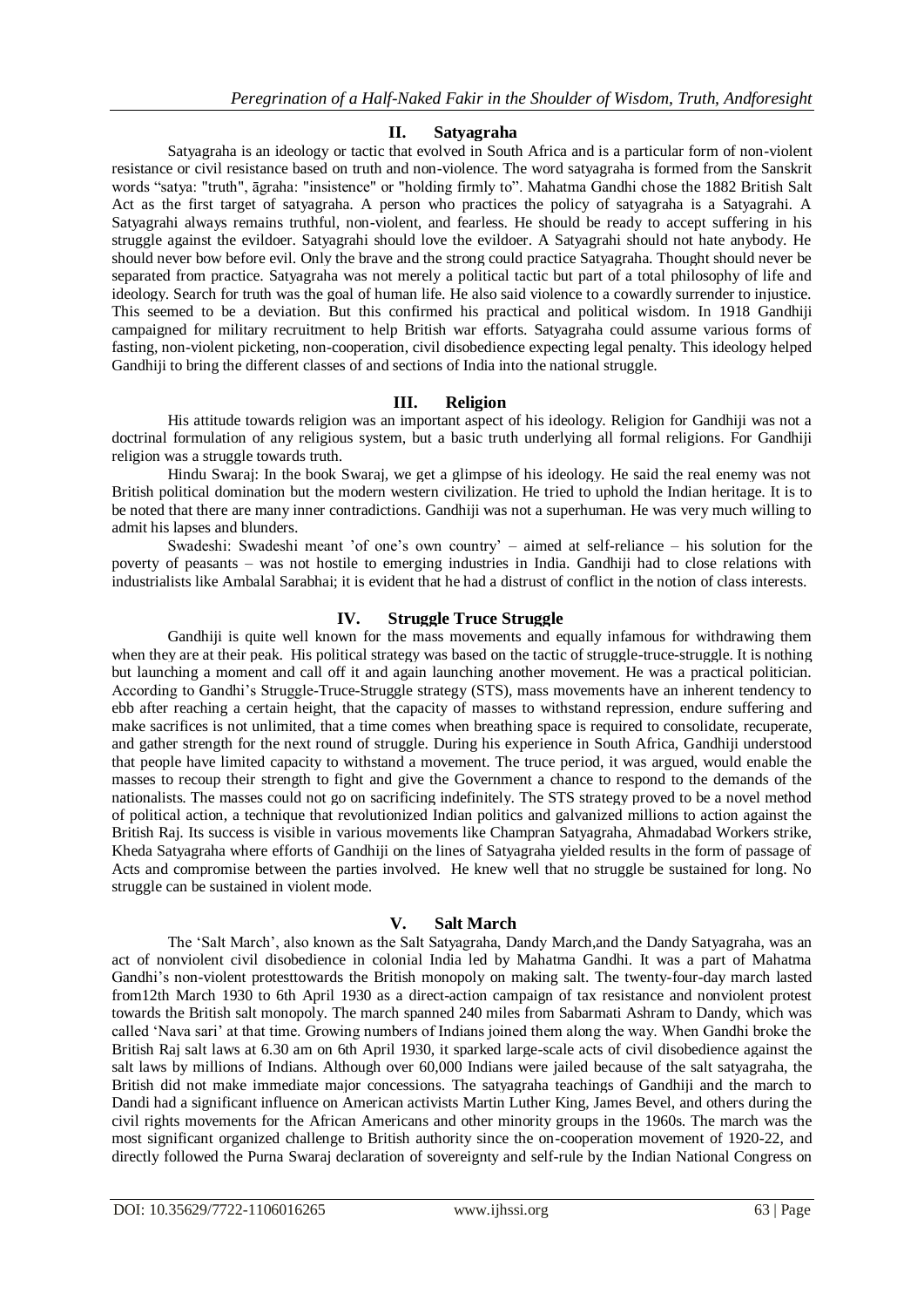26 January 1930. It gained worldwide attention which gave impetus to the Indian independence movement and started the nationwide civil disobedience movement which continued until 1934.

Gandhi planned to begin civil disobedience with a satyagraha aimed at the British salt tax. The 1882 Salt Act gave the British a monopoly on the collection and manufacture of salt, limiting its handling to government salt deposits and levying a salt tax. Violation of the Salt Act was a criminal offense. Even though salt was freely available for those living in the coastal area, Indians were forced to buy it from the colonial government. Which affected the great majority of Indians, and the poor cannot afford to buy salt. The system of making salt in India had existed since the ancient ties and the tradition was carried forward by salt farmers. In Bihar and many other provinces, this work was left to a special community. Gradually, the technique of making salt started to improve, but over time, salt has also turn into a commodity. Mahatma Gandhi tried to unite Hindu and Muslims with the salt satyagraha, for it became a common cause.

The event after the Dandi march certainly brought the colonial rulers under pressure. Through this movement, Mahatma Gandhi once again revealed the power of truth and non-violence to the world. In a letter to Lord Irwin on March 2, 1930, Mahatma Gandhi said that "Politically our position is no better than that of slaves; the roots of our culture have been followed out." He further wrote that "this letter is not intended as a threat. It is just a simple and sacred duty of a Satyagrahi. Therefore, I am sending it through a young English friend who is an advocate of the Indian view, who has full faith in non-violence, and who has been perhaps sent to me for this purpose only by the Almighty." The name of the Mahatma's friend was Reginald Reynolds, who had lived with him in the Sabarmati Ashram and had faith in the Mahatma's philosophy. In the letter to Lord Irwin, Mahatma Gandhi informed him about the decision to beak the salt law which Gandhiji, felt was the biggest injustice to the poor.

The Father of the Nation used to address the gathering during the march. His speeches were successful in influencing the minds of the people against the policies of the British. During the march, it was undoubtedly spelled out that the people should keep their attention focused on the salt law itself, and at the same time, it was ensured that civil disobedience was not resorted to before Gandhiji broke the salt law at Dandi. With the permission of Gandhiji, a pledge was written for the Satayagrahis. The letter stated, "I am ready to go to jail and I will be happy to bear whatever hardships and punishments will be meted out to me as part of this movement." On the night of April 4, 1930, the Padayatra entered Dandi. Hundreds of Gandhian Satyagrahis gathered on the Dandi coast in the morning of April 5, wearing khadi. A press briefing was also organized at Dandi. Sarojini Naidu, Abbas Tyabji, Mithuben Petit joined the Dandi march. In his address, Gandhiji gave information about breaking the salt law the next morning. The Mahatma broke the salt law by the simple yet symbolic act of picking up a fistful of salt on the Dandi coast on the morning of April 6. "With this, I am shaking the foundations of the British Empire," said Gandhi while picking up the salt in his hand. "Now that the technical or ceremonial breach of the Salt Law has been committed it is open to anyone who would take the risk of prosecution under the Salt Law to manufacture salt wherever he wishes and wherever it is convenient. My advice is that the workers should everywhere manufacture salt to make use of it and to instruct the villagers to do so," he told a representative of the Free Press. After making salt at Dandi, Gandhi headed to Dharasana salt works and was immediately detained under British law and taken to the Yerwada central prison.

Gandhiji had noticeably sent across the message that the Swaraj cannot be sustained without sacrifices to achieve it. A true sacrifice is one in which one side suffers without resorting to retaliation. Describing the Dandi march, the reporter of the Daily Telegraph, London, Ellis Ashmead Bartlett wrote, "who knew that this event would become historical in the future? No doubt, Gandhiji has emerged as a Mahatma and a divine man in the eyes of crores of Indian today."

This was the supreme turn in India's freedom struggle, which emerged from the Dandi march. People understood that non-cooperation was not just an idea but a well-thought-out plan for resistance to British rule. With Gandhiji's visit to Dandi, a wave of nationalism swept across India. The symbolic Dandi march created a sentiment in favour of freedom among the people. Gandhiji's Dandi march still shows us how to make the right decision in difficult times and highlights the importance of sacrifice to the people.

The illegal manufacture and sale of salt were accompanied by the boycott of foreign cloth and liquor. What started as Salt satyagraha soon grew into mass satyagraha. Forest laws were floated in Maharashtra, Karnataka, and the Central Provinces. Peasants in Gujarat and Bengal refused to pay land and chowkidari taxes. Acts of violence too broke out in Calcutta, Karachi, and Gujarat, but unlike what happened during the noncooperation movement, Gandhiji refused to suspend the civil disobedience movement this time.

The Congress Working Committee decided to end the satyagraha only in 1934. Even though it did not immediately lead to salt rule or dominion status, the salt satyagraha has some prolonged effects. "Indian British and world opinion recognized the legitimate claims of Gandhi and the Congress for Indian independence," wrote Richard L Johnson, who authored the book, Gandhi's experiments with truth: Essential writings by and about Mahatma Gandhi. Moreover, the British also realized the control over India now depended completely on the consent of the Indians. The historic Dandi march that began on March 12, 1930, played a significant role in India's freedom struggle as it was the most influential and inspirational moment in the fight for independence.